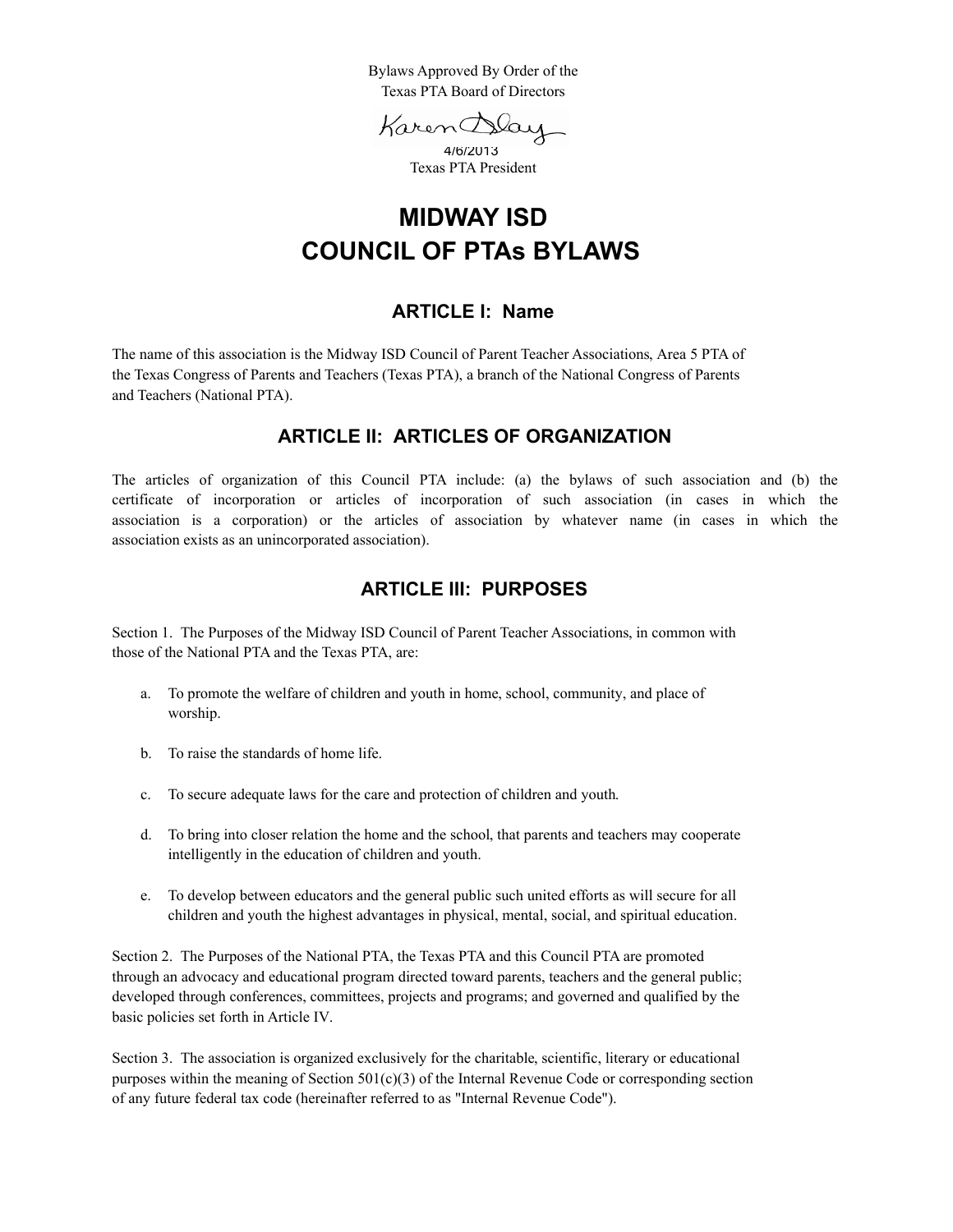## **ARTICLE IV: BASIC POLICIES**

The following are basic policies of this Council PTA in common with those of the National and the Texas PTA:

- a. The association shall be noncommercial, nonsectarian, and nonpartisan.
- b. The association shall work with the schools and community to provide quality education for all children and youth and shall seek to participate in the decision-making process establishing school policy, recognizing that the legal responsibility to make decisions has been delegated by the people to boards of education, state education authorities, and local education authorities.
- c. The association shall work to promote the health and welfare of children and youth and shall seek to promote collaboration among parents, schools, and the community at large.
- d. No part of the net earnings of the association shall inure to the benefit of, or be distributable to, its members, directors, trustees, officers, or other private persons except that the association shall be authorized and empowered to pay reasonable compensation for services rendered and to make payments and distributions in furtherance of the Purposes set forth in Article III hereof.
- e. Notwithstanding any other provision of these articles, the association shall not carry on any other activities not permitted to be carried on (i) by an organization exempt from federal income tax under Section  $501(c)(3)$  of the Internal Revenue Code or (ii) by an organization, contributions to which are deductible under Section  $170(c)(2)$  of the Internal Revenue Code.
- f. Upon the dissolution of this association, after paying or adequately providing for the debts and obligations of the association, the remaining assets shall be distributed to one (1) or more nonprofit funds, foundations, or organizations that have established their tax-exempt status under Section  $501(c)(3)$  of the Internal Revenue Code and whose purposes are in accordance with those of National PTA.
- g. The association or members in their official capacities shall not, directly or indirectly, participate or intervene (in any way, including the publishing or distributing of statements) in any political campaign on behalf of, or in opposition to, any candidate for public office; or devote more than an insubstantial part of its activities to attempting to influence legislation by propaganda or otherwise.

## **ARTICLE V: RELATIONSHIP WITH TEXAS PTA**

Section 1. This Council PTA shall be organized and chartered under the authority of the Texas PTA, in conformity with such rules and regulations, not in conflict with the National PTA bylaws, as the Texas PTA may in its bylaws prescribe. The Texas PTA shall issue to this Council PTA an appropriate charter evidencing the due organization and good standing of this Council PTA.

Section 2. The Purposes of this Council PTA are:

- a. To unify and strengthen Local PTAs comprising this Council PTA.
- b. To provide for the conference and cooperation of the Local PTAs/PTSAs in Council PTA membership so as to create a public opinion favorable to the interests of child welfare; to encourage child welfare projects in the various Local PTAs; and to assist in the formation of new PTAs according to the plan of the Texas PTA.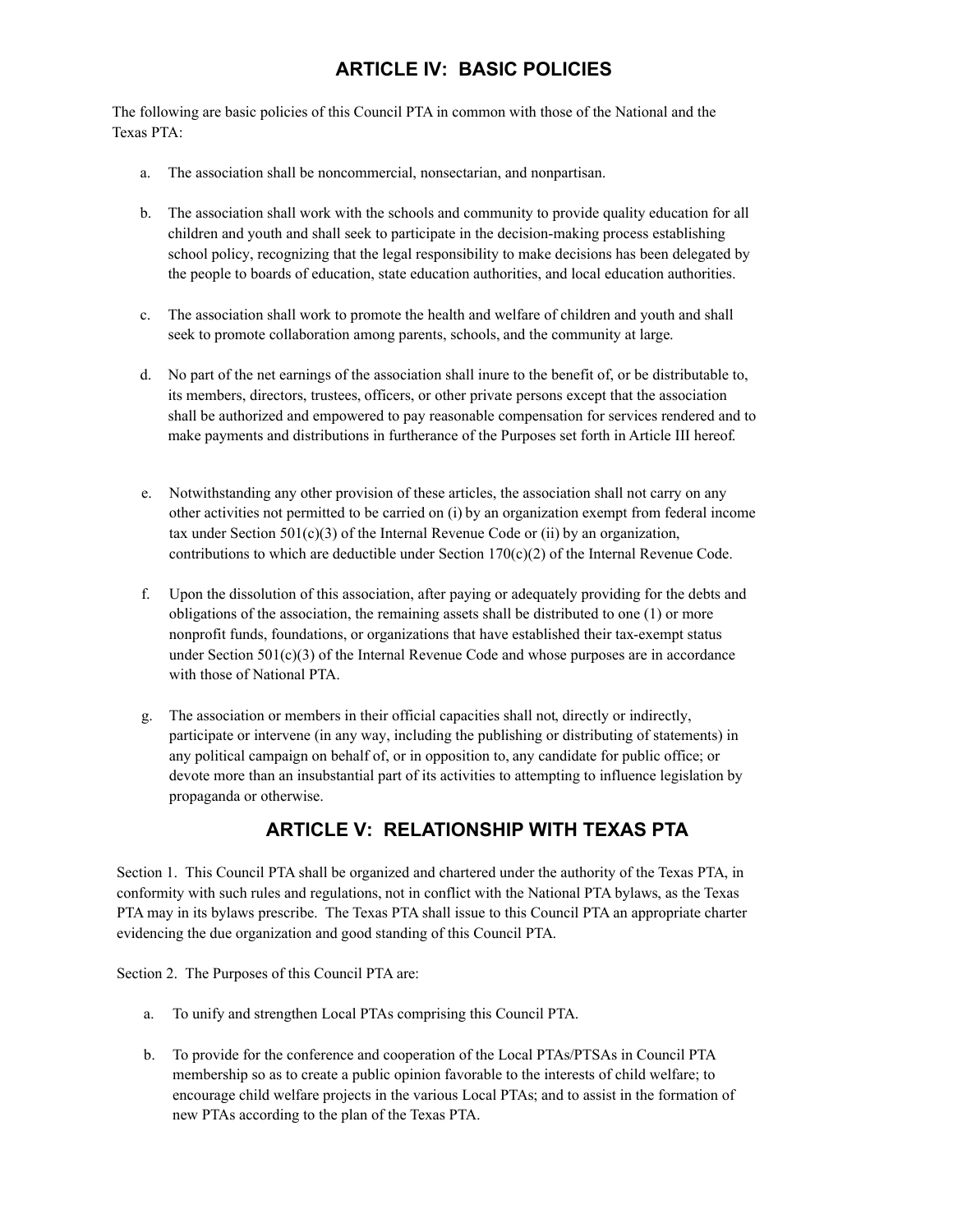c. To promote the interest of the National PTA and of the Texas PTA within its territory that does not duplicate the work of Area or Local PTAs.

Section 3. This Council PTA shall not legislate for Local PTAs.

Section 4.This Council PTA shall keep such permanent books of account and records as shall be sufficient to establish the items of gross income, receipts and disbursements of the Council PTA including, specifically, the number of its member PTAs/PTSAs and the dues collected from them. Such books of account and records shall at all reasonable times be open to inspection by an authorized representative of the Texas PTA or the National PTA.

Section 5.The charter of this Council PTA shall be subject to withdrawal and termination in the manner and under the circumstances provided in the bylaws of the Texas PTA.

Section 6.This Council PTA is obligated, upon dissolution by the Texas PTA:

- a. To yield up and surrender all its books and records and all of its assets and property to the Texas PTA or to such agency as may be designated by the Texas PTA;
- b. To cease and desist from the further use of any name that implies or connotes association with the National PTA or the Texas PTA or status as a constituent association of the National PTA; and
- c. To carry out promptly, under the supervision and direction of the Texas PTA, all proceedings necessary for the purpose of dissolving this Council PTA.

Section 7. Each Council PTA shall have bylaws that conform to and are approved according to Texas PTA policy.

## **ARTICLE VI: MEMBERS AND DUES**

Section 1.Membership in the Council PTA shall consist only of Local PTAs chartered by the Texas P TA as authorized by the National PTA within the geographical boundaries of the Midway Independent School District upon payment of dues as hereinafter provided.

Section 2.A Local PTA may be a member of only one (1) Council PTA.

Section 3. The annual dues for membership in this Council PTA shall be seventy-five dollars (\$75.00) for each Local PTA and shall be due and payable no later than October 15.

Section 4.Additional Local PTAs shall be accepted at any time upon payment of the annual Council PTA dues.

Section 5.Delegates from a Local PTA whose dues are not current to the Texas PTA and this Council PTA shall not participate in the business of this Council PTA.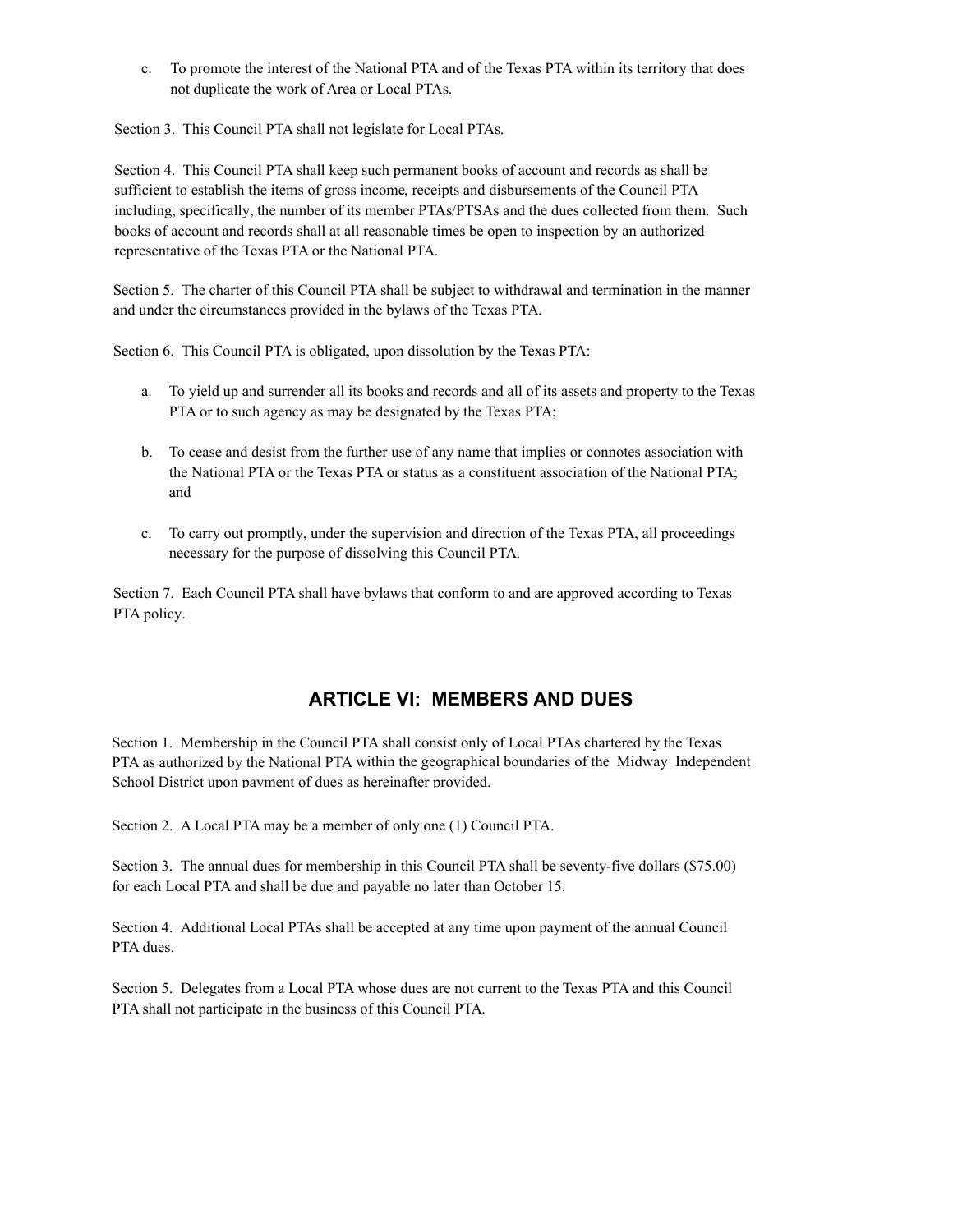## **ARTICLE VII: VOTING BODY**

Section 1. The voting body of this Council PTA shall consist of:

- a. the officers of the Council PTA;
- b. the chairmen of Council PTA standing committees;
- c. the president of each Local PTA in membership or the president's alternate;
- d. the principal of each Local PTA in membership or the principals's representative;
- e. the one (1) accredited delegate(s) of each Local PTA in membership or alternate(s); and

f. the superintendent of schools or the superintendent's representative for each school district.

Section 2.Each Local PTA shall select their delegates and alternates according to its bylaws.

Section 3.Names of delegates and alternates from each Local PTA in membership with Council PTA shall be filed with the Council PTA secretary by the first regular Council PTA meeting and no later than October 15. A Local PTA joining or making changes after October 15 shall submit any changes in writing prior to any regular meeting in order to be eligible to vote.

Section 4.A member is entitled to only one (1) vote even though he may hold more than one (1) position. A member may represent only one (1) Local PTA as a Council PTA delegate or alternate.

Section 5. There shall be no proxy voting.

### **ARTICLE VIII: OFFICERS AND THEIR ELECTION**

Section 1.Only persons who have paid their local, state and national dues to a Local PTA in membership with this Council PTA shall be eligible to serve in any capacity.

Section 2. Officers and their election:

- a. The officers of this Council PTA shall be a president, three (3) vice president(s), a secretary, a treasurer, a historian and a parliamentarian.
- b. Officers, with the exception of the historian and parliamentarian, shall be elected by ballot at the April meeting of the Council PTA voting body. However, if there is but one (1) nominee for any office, the election for that office may be by voice vote. The historian and the parliamentarian shall be appointed by the newly-elected president, subject to approval of the newly-elected officers.
- c. Only one (1) nominee shall be elected to serve in any one (1) office.
- d. Officers shall assume their official duties at the close of the school year and shall serve for a term of one (1) year. All officer positions not filled by election become vacant at the end of the school year.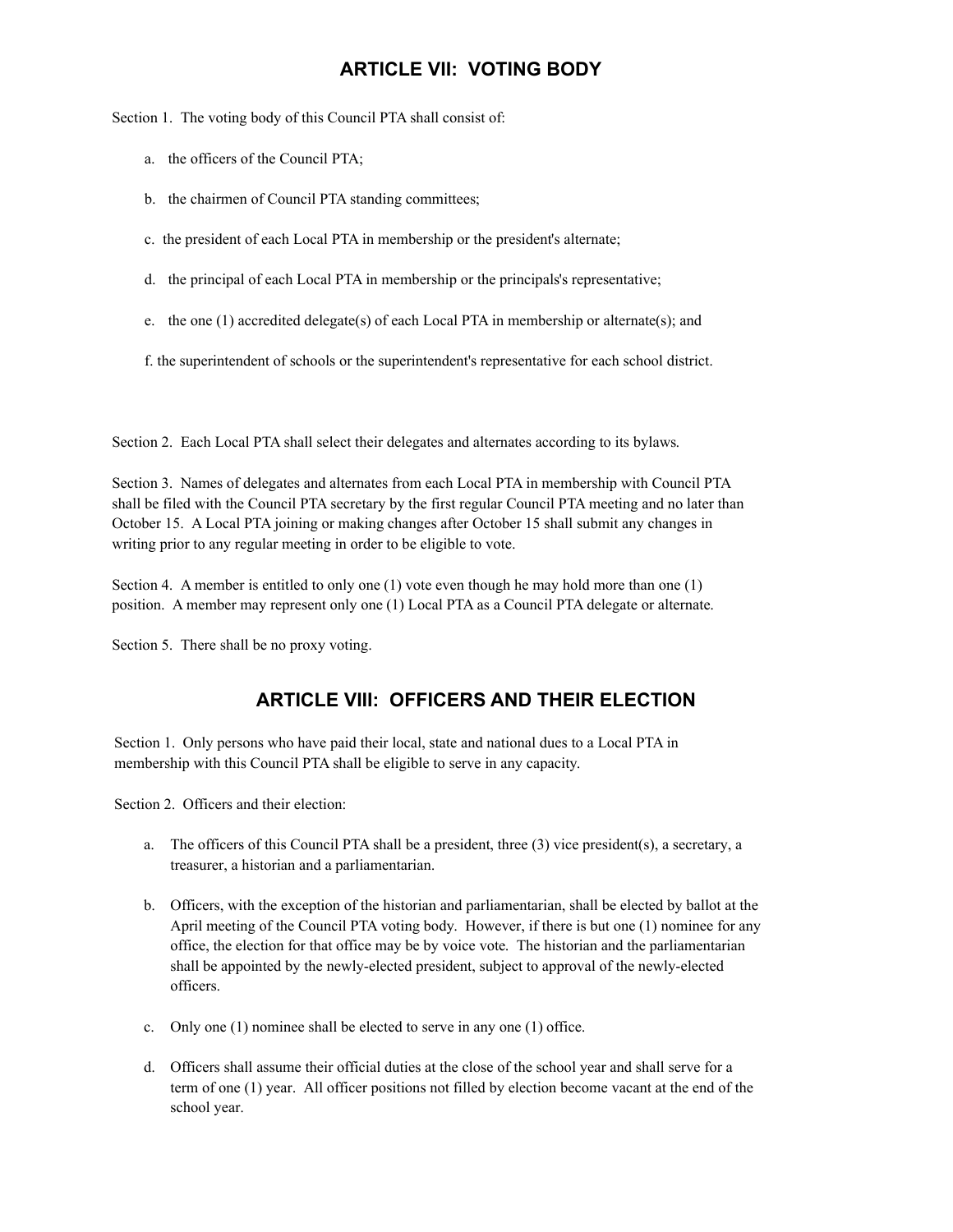e. No officer shall serve in the same office for more than two (2) consecutive terms. One who has served more than one-half (1/2) of a term shall be credited with having served that term.

Section 3. A Council PTA president shall not serve as a Local PTA president while serving as Council PTA president.

one (1)

Section 4. Nominating Committee:

- a. There shall be a nominating committee composed of three (3) members and two (2) alternate(s) who shall be elected by members of the voting body of the Council PTA at a regular meeting at least two (2) months prior to the election meeting. Election shall be by plurality. The committee shall elect its own chair immediately following the meeting. No two (2) members shall be from the same Local PTA.
- b. No person may serve two (2) consecutive years on the nominating committee.
- c. The nominating committee shall nominate one (1) eligible person for each office to be filled at the election meeting in April. Additional nominations may be made from the floor. The report shall be publicized to the Council PTA membership through regular publicity channels at least fifteen (15) days before the election meeting.
- d. Only those persons who have signified their consent to serve if elected shall be nominated for or elected to such office.
- e. No member shall automatically serve on this committee because of his office in the Council PTA or position in the school system.
- f. The Council PTA president shall neither serve as a member nor appoint any member of this

Section 5. Vacancies:

- a. A vacancy occurring in any office shall be filled for the unexpired term by a person elected by a majority vote of the remaining members of the executive board, at least five (5) days notice of such election having been given.
- b. Anyone filling a vacancy in any of the elected offices shall be a graduate of the current Texas PTA Leader Orientation or complete the course within three (3) months.
- c. In the event of a vacancy in the office of president, the first vice president shall serve notice of the election and conduct the election.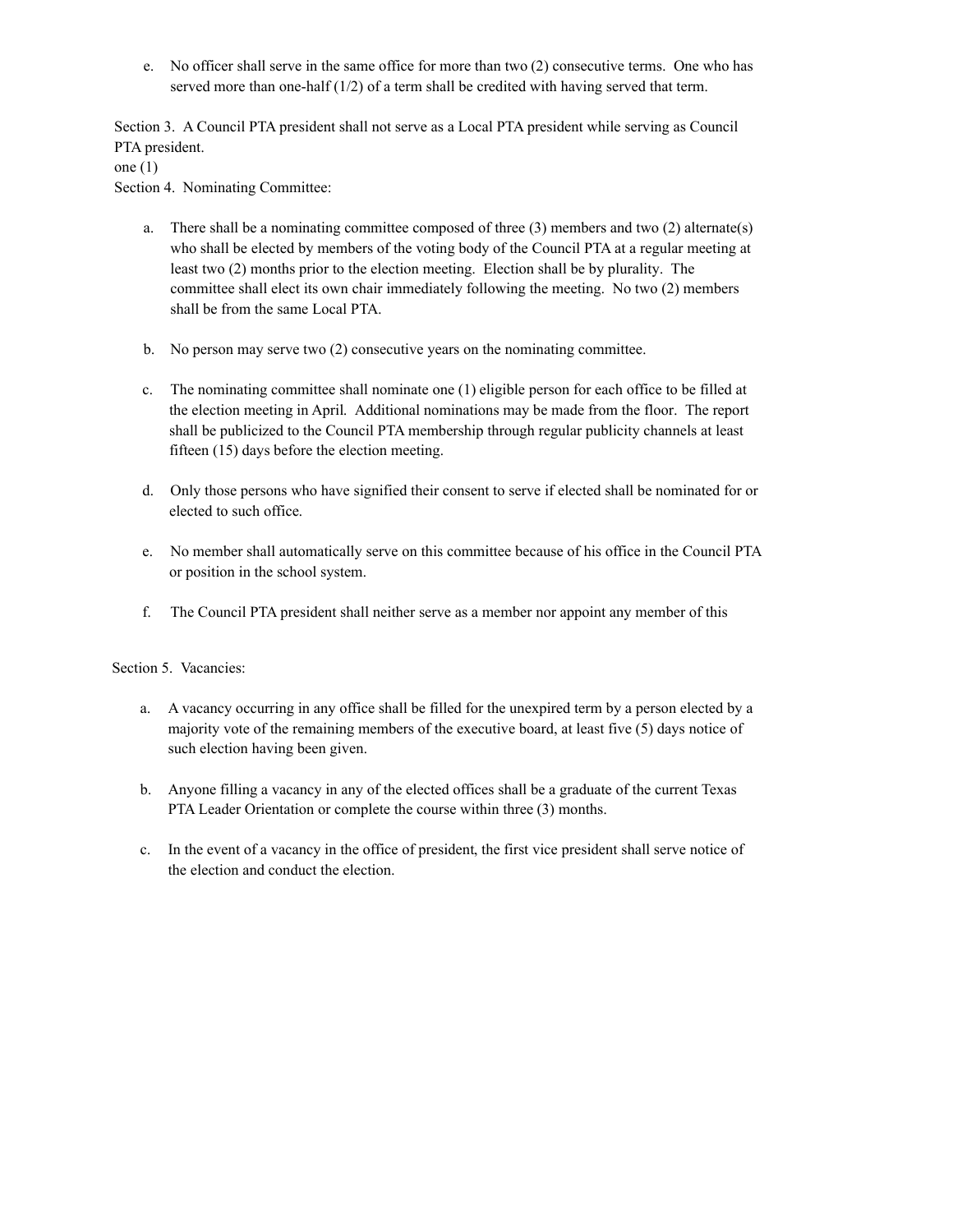### **ARTICLE IX: DUTIES OF OFFICERS**

Section 1. The president shall:

- a. help extend PTA work into all parts of the Council PTA territory, keeping such work in harmony with the Texas PTA plan;
- b. coordinate the work of the officers and committees, in order that the Purposes may be promoted;
- c. confirm that a quorum is present before conducting any business at any meeting of the Council PTA;
- d. preside at all meetings of the Council PTA;
- e. be authorized to sign contracts that have been approved by the executive board;
- f. be listed as the principal officer and be authorized to sign tax documents;
- g. confirm the executive board has reviewed and the membership has adopted the Texas PTA PTA/PTSA Records Retention Policy annually;
- h. appoint chairs of special committees, subject to the approval of the executive board;
- i. be authorized to sign on bank accounts as one of two required signatures on all checks;
- j. appoint an executive board member, subject to the approval of the executive board, who is not authorized to sign on the bank account to open, review, initial and date each bank statement;
- k. represent the Council PTA as prescribed by the Area 5 PTA rules;
- l. represent the Council PTA as a voting delegate at Area PTA meeting(s) and the Texas PTA convention;
- m. send the Council Activity Report form to the Texas PTA as determined by Texas PTA;
- n. confirm that all Council PTA officers and chairs are graduates of the current Texas PTA Leader Orientation or have completed the course by October 15, after their election or appointment;
- o. send the names and addresses of the Council PTA officers and chairs to the Texas PTA Office by May 1 each year;
- p. appoint a financial reconciliation committee, subject to the approval of the executive board; and
- q. serve as ex-officio member of all committees except the nominating and financial reconciliation committees.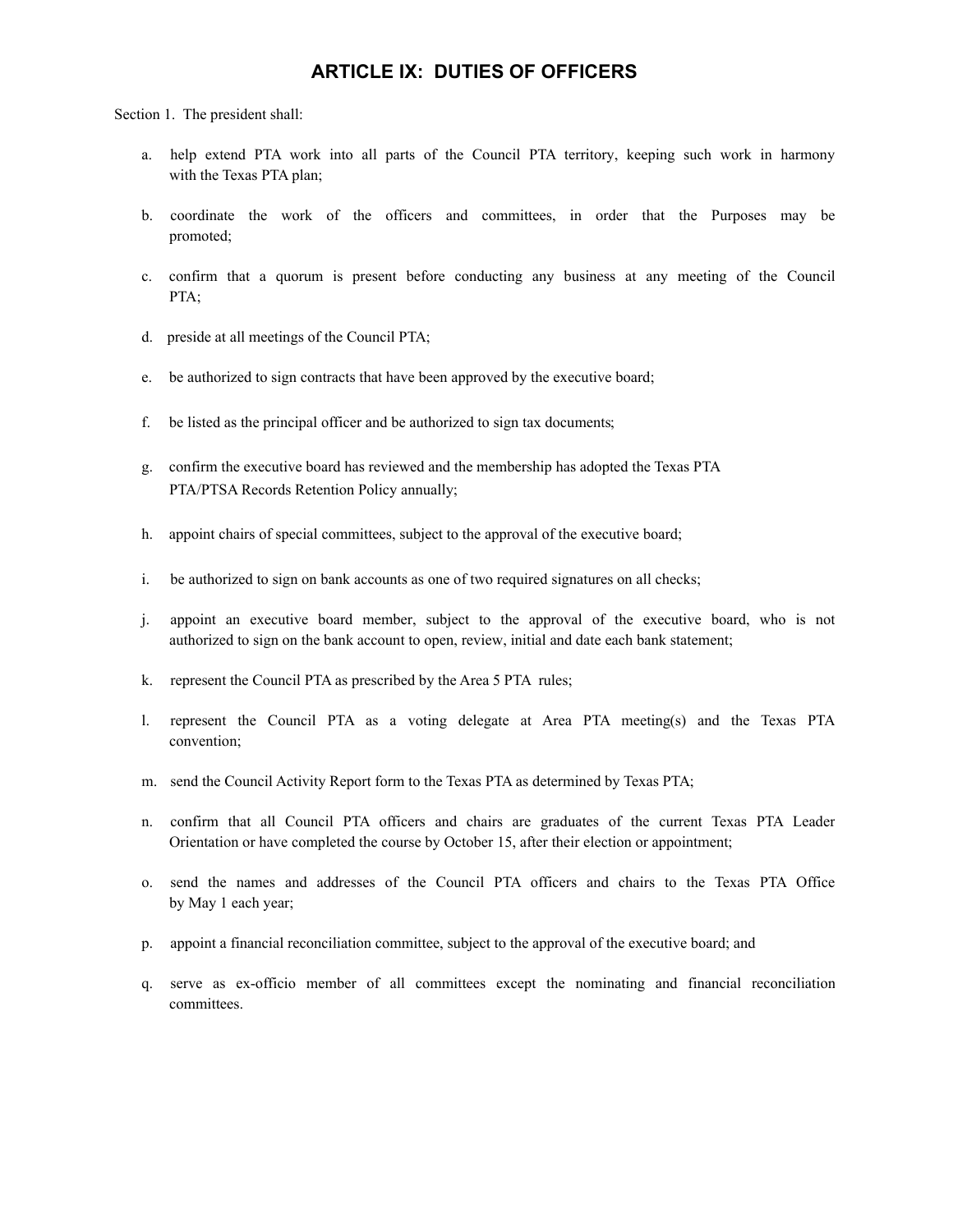#### Section 2. Newly-Elected President

The newly-elected president, within thirty (30) days after the election meeting, shall call a meeting of the newly-elected officers to:

- a. Appoint a historian and parliamentarian,subject to the approval of the executive board;
- b. Appoint standing committee chairs, subject to the approval of the executive board; and
- c. Conduct any other business as shall become necessary.

Section 3. Vice Presidents

The vice president shall:

- a. act as aide-to-the-president, and
- b. preside in the absence of the president.
- a. First Vice President shall:
	- 1. be the aide-to-the-president [], and
	- 2. preside in the absence of the president (in the designated order).
- b. Second Vice President shall:
	- 1. be in charge of scholarships*,* and
	- 2. preside in the absence of the president (in the designated order).
- c. Third Vice President shall:
	- 1. be in charge of fundraising*,* and
	- 2. preside in the absence of the president (in the designated order).
- e. Fifth Vice President shall:
	- 1. be in charge of , and
	- 2. preside in the absence of the president (in the designated order).

#### f. Sixth Vice President shall:

- 1. be in charge of , and
- 2. preside in the absence of the president (in the designated order).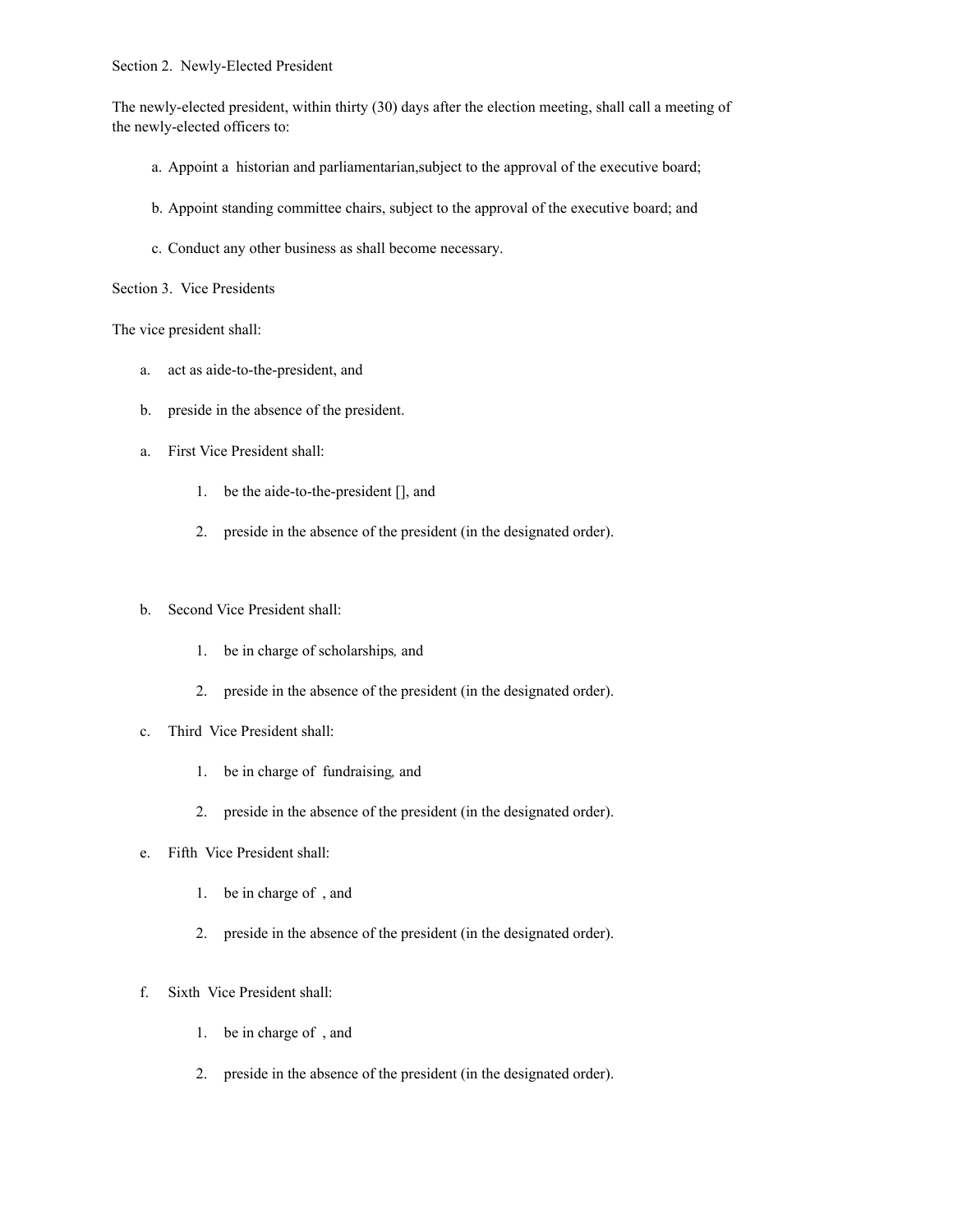#### g. Seventh Vice President shall:

- 1. be in charge of , and
- 2. preside in the absence of the president (in the designated order).
- h. Eighth Vice President shall:
	- 1. be in charge of , and
	- 2. preside in the absence of the president (in the designated order).
- i. Ninth Vice President shall:
	- 1. be in charge of , and
	- 2. preside in the absence of the president (in the designated order).
- j. Tenth Vice President shall:
	- 1. be in charge of , and
	- 2. preside in the absence of the president (in the designated order).

Section 4. The secretary shall:

- a. record the minutes of all meetings;
- b. keep an accurate record of attendance at executive board meetings;
- c. keep a current copy of the bylaws;
- d. be responsible for the correspondence of the Council PTA;
- e. keep a list of delegates and alternates for each Local PTA in membership, which shall not be released to outside interests;
- f. keep an accurate list of the names of the Local PTAs in membership;
- g. keep the names and addresses of the members of the executive board, Local PTA presidents, principals with Council PTA membership, and superintendent(s) within the Council PTA boundaries;
- h. maintain records retention policy;
- i. maintain the adopted ethics/conflict of interest policy as signed by the current executive board members; and
- j. maintain a list of the names of Council PTA officers and standing committee chairs who have completed the Texas PTA Leader Orientation, with the dates each course was completed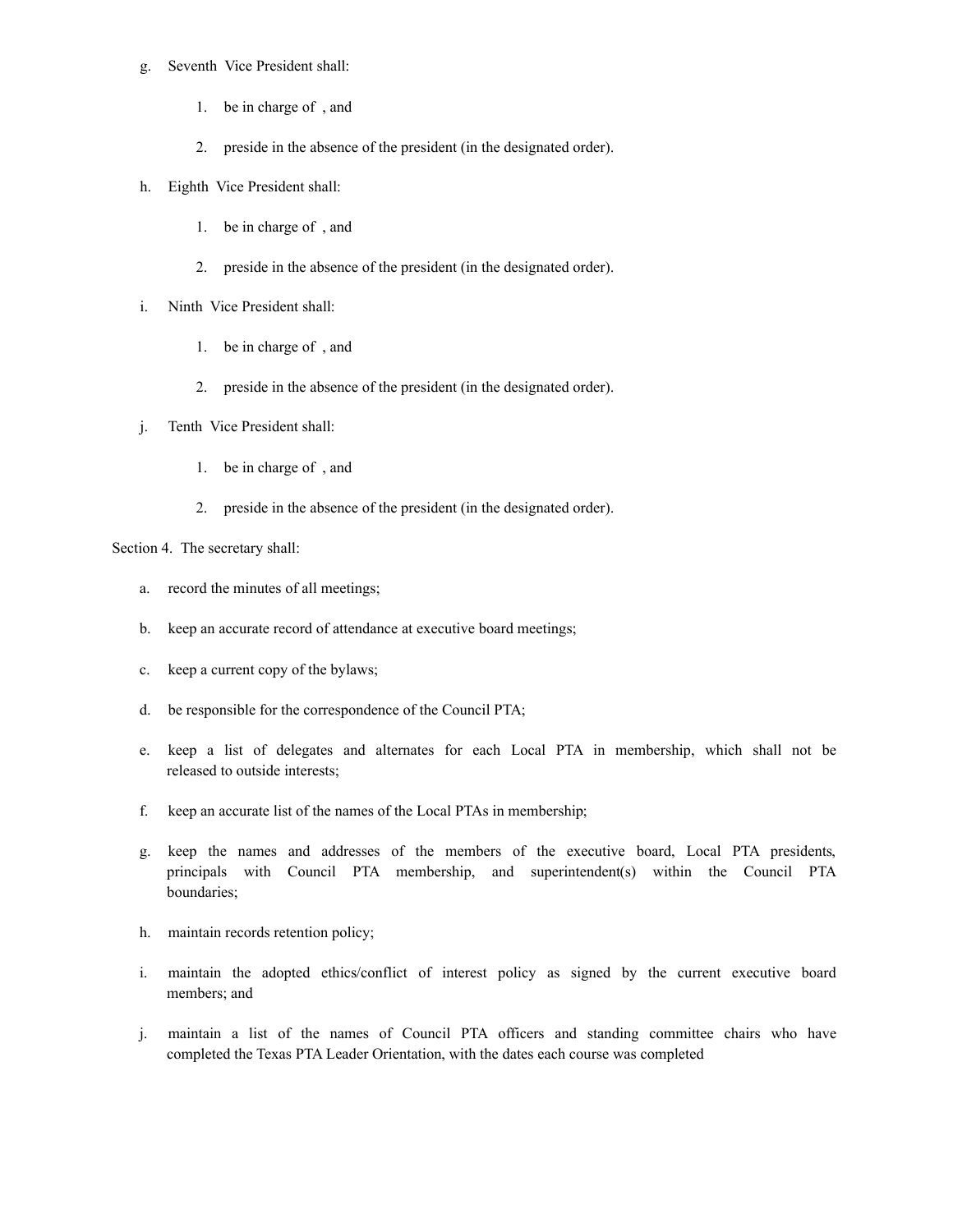Section 5. The treasurer shall:

- a. have custody of all funds of the Council PTA;
- b. be responsible for the maintenance of such books of account and records as conform to the requirements of Article V, Section 4;
- c. make disbursements in accordance with the budget adopted by the Council PTA voting body;
- d. sign on bank accounts as one of two required signatures on all checks;
- e. present a financial report, both written and verbal, at every meeting of Council PTA and as requested by the executive board or the voting body;
- f. make a full report at the annual meeting;
- g. keep a record of each Local PTA's Federal Employer Identification Number (EIN);
- h. keep books of account and records including bank statements, cash receipts, budgets, invoices, paid receipts and canceled checks for in accordance with the records retention policy;
- i. complete and file all necessary tax documents and;
- j. present the books to the financial reconciliation committee as requested.

Section 6. The parliamentarian shall:

- a. advise the presiding officer on questions of parliamentary procedure; and
- b. vote only when the vote is by ballot.

Section 7. The historian shall:

- a. collect and preserve documents relating to the history of the Council PTA, and
- b. present a written report to the association as the official history to be adopted at the annual meeting.

Section 8. All officers shall:

- a. be graduates of the current Texas PTA Leader Orientation or complete the course by October 15 after their election;
- b. submit a written Plan of Work to the executive board for approval;
- c. have a current copy of the Council PTA bylaws; and
- d. deliver to their successors or the president all official materials within fifteen (15) days following the date at which their successors assume their duties.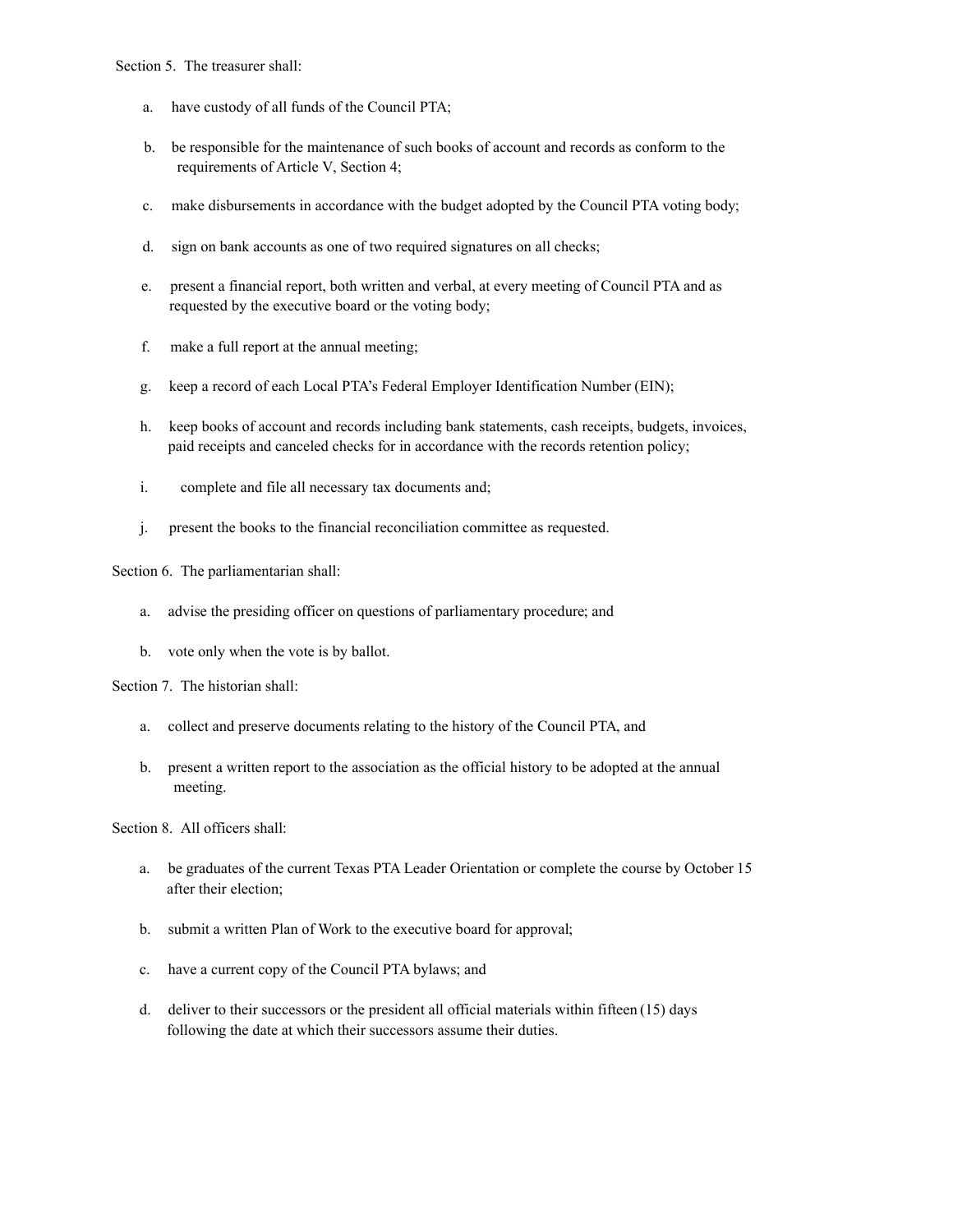## **ARTICLE X: MEETINGS**

Section 1. This Council PTA shall hold a minimum of four (4) meetings a year.

- a. Council PTA meetings shall be held in the months of September, October, February, April, May unless otherwise called by the executive board. Five (5) days notice shall be given if a change of date is needed.
- b. The regular meeting held in April shall be the election meeting.
- c. The annual meeting in May shall be for the purpose of receiving reports of officers and chairmen and for any other necessary business.

Section 2. Special meetings of the Council PTA may be called by the president or upon request of a majority of the members of the executive board or upon request of a majority of the Local PTAs in membership. At least five (5) days notice of such special meeting shall be given.

Section 3. Regular meetings of this Council PTA shall be open to the members of all Local PTAs holding membership in the Council PTA, but the privilege of introducing motions and voting shall be limited to the voting body as outlined in Article VII.

Section 4. A quorum for the transaction of business in any meeting of the Council PTA voting body shall consist of at least one (1) representative (president, principal or delegate from 15 % of the Local PTAs in membership. A Local PTA president, delegate or alternate who is a member of the Council PTA executive board shall not be counted in establishing the quorum.

Section 5. A Council PTA orientation shall be held for the Council PTA officers and chairs following their election and before June 30 of each year. A majority of the officers and chairs shall attend the orientation in order for the Council PTA president to attend Texas PTA Council Presidents' Training at Texas PTA expense. The orientation shall be conducted by a Texas PTA officer, a Texas PTA chair or an Area PTA officer.

Section 6. Officers' and Chairs' Training for Local PTA officers and chairs shall be sponsored by the Council PTA either in the spring or by October 15 of each year.

Section 7. The current Texas PTA Leader Orientation shall be sponsored by the Council PTA for Local PTA officers and chairs by October 15 of each year. This course shall be taught by persons with a valid trainer's card who have been assigned by the Area PTA president.

Section 8. When attending PTA functions at the expense of Council PTA or Texas PTA, delegate(s) shall attend all meetings and present a report to the Council PTA within thirty (30) days.

## **ARTICLE XI: EXECUTIVE BOARD**

Section 1. The executive board shall consist of:

- a. the officers of the Council PTA;
- b. the chairs of standing committees;
- c. the superintendent(s) or the representative(s) appointed by the superintendent(s);
- e. the Local PTA presidents' representative(s)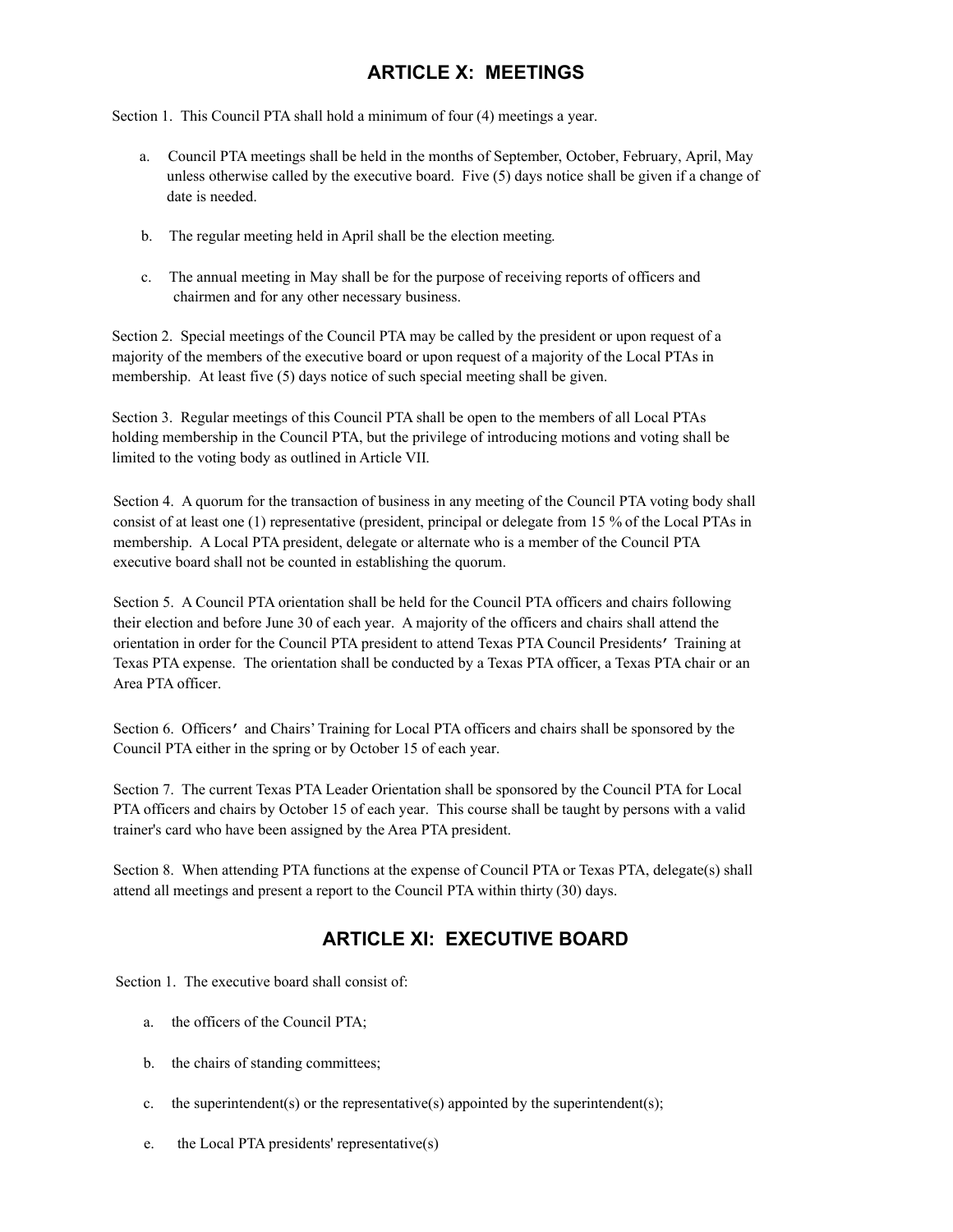Section 2. Executive board members shall serve in only one (1) capacity.

Section 3. Duties of the executive board shall be to:

- a. transact such business as may be referred to it by the Council PTA voting body;
- b. report at the regular Council PTA meetings;
- c. act in emergencies between meetings of the Council PTA;
- d. adopt the Texas PTA Council PTA Ethics/Conflict of Interest Policy annually;
- e. create standing and special committees;
- f. review the records retention policy annually;
- g. approve Plans of Work of all officers and standing committee chairs;
- h. prepare an annual budget for the upcoming fiscal year and submit to the Council PTA voting body for adoption at the annual meeting;
- i. approve routine bills within the limits of the budget; and
- j. fill vacancies of officers and chairs.

Section 4. The duties of each executive board member shall be to:

- a. attend all Council PTA meetings;
- b. sign the ethics/conflict of interest policy, as adopted;
- c. abide by the policies and procedures as set forth by Texas PTA; and
- d. perform the duties outlined in these bylaws and those assigned by the president or membership from time to time.

Section 5. Regular meetings of the executive board shall be held prior to each regular meeting of the association, the date and time to be determined by the executive board at its first meeting of the year. Special meetings of the executive board may be called by the president or upon request of a majority of the members of the executive board, five (5) days notice having been given.

Section 6.A majority of the members of the executive board shall constitute a quorum.

Section 7. No person shall be eligible to serve on the executive board for more than fifteen (15) years. Years of service shall continue to accumulate regardless of any changes made to the name or boundaries.

Section 8. A PTA member shall not serve as a voting member of this executive board while employed by, or under contract to, this Council PTA.

Section 9. There shall be no proxy voting.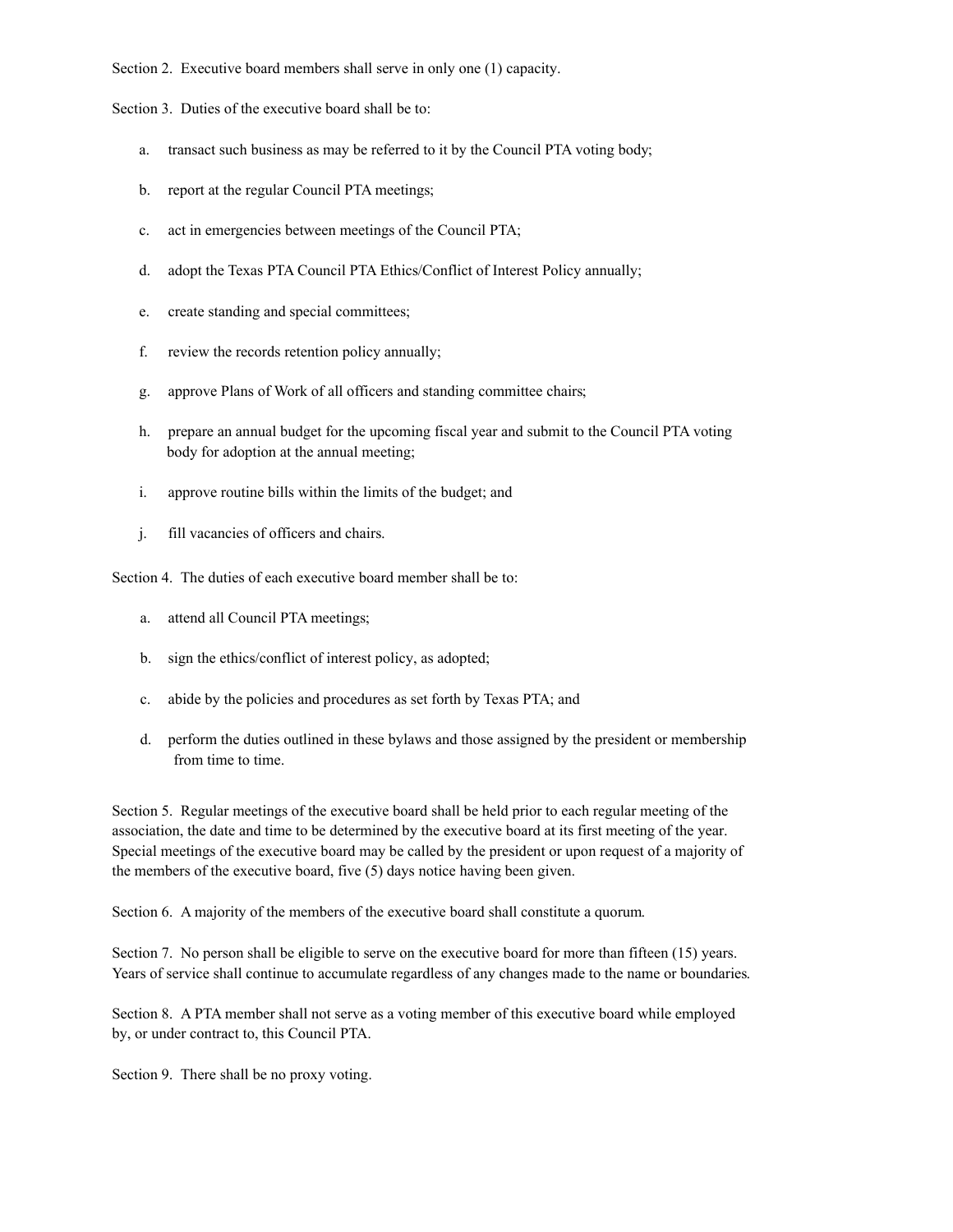#### Section 10. Emergency Voting

In an emergency situation, the executive board may vote by phone, email, or other electronic means if authorized by the president. Members shall have at least 24 hours to cast their votes. A two-thirds vote of the entire executive board is required for adoption, and the vote shall be recorded in the minutes of the next regular meeting of the executive board.

#### Section 11. Reason to remove:

By two-thirds (2/3) vote of the executive board, an officer or chair may be removed from office and from the executive board for failure to attend three (3) consecutive meetings, failure to perform duties, failure to sign the adopted ethics/conflict of interest policy, or criminal misconduct or unethical behavior in PTA business.

### **ARTICLE XII: STANDING AND SPECIAL COMMITTEES**

Section 1. The chairs of all standing and special committees shall be members in good standing of Local PTAs holding Council PTA membership.

Section 2. The executive board may create such standing and special committees as it may deem necessary to promote the Purposes and carry on the work of this Council PTA.

Section 3. Only one (1) person shall be appointed to serve in any one (1) chair position.

Section 4. Chairs shall assume their official duties following the close of the school year and shall serve a term of one (1) year. All chair positions not filled by appointment become vacant at the close of the school year.

Section 5. No chair shall serve in the same office for more than two (2) consecutive terms. One who has served more than one-half (1/2) of a term shall be credited with having served that term.

Section 6.When a special committee is deemed necessary by the executive board or the Council PTA voting body, the chair may be appointed by the president, subject to the approval of the executive board.

Section 7. The president shall be an ex-officio member of all committees except the nominating and financial reconciliation committees.

Section 8.The quorum of any committee shall be a majority of its members.

Section 9. All standing committee chairs shall:

- a. be graduates of the current Texas PTA Leader Orientation or complete the course by October 15 or within three (3) months following appointment;
- b. present a written Plan of Work to the executive board for approval. No committee work shall be undertaken without this approval;
- c. have a current copy of the Council PTA bylaws;
- d. attend all Council PTA meetings; and
- e. deliver to their successors or the president all official materials within fifteen (15) days following the date at which their successors assume their duties.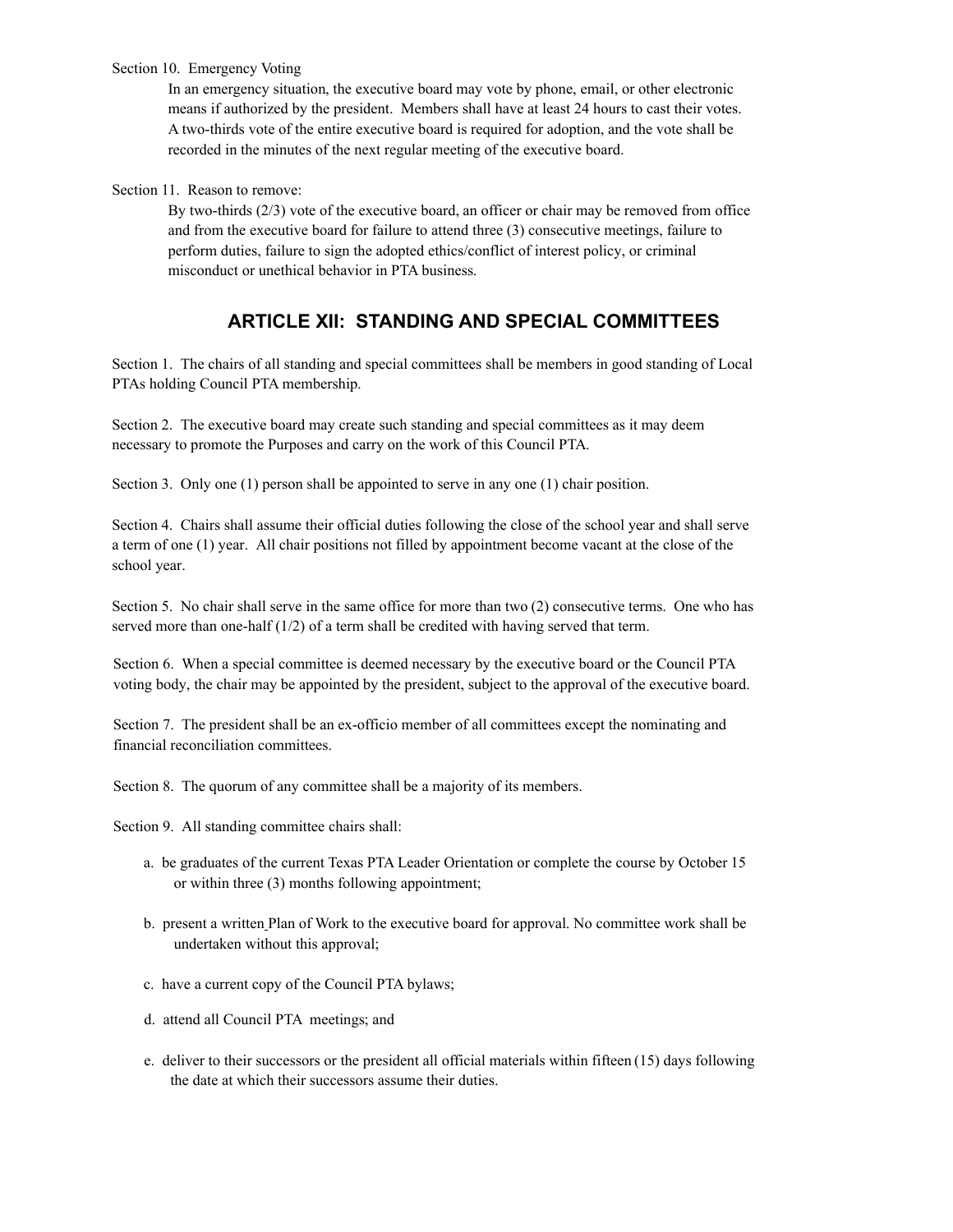## **ARTICLE XIII: REPRESENTATION AT COUNCIL PRESIDENTS' TRAINING**

Section 1. Texas PTA Council Presidents' Training shall be attended by either the president, the aide-to-the-president or a Texas PTA-qualified alternate.

- a. The Texas PTA president shall be notified when the aide-to-the-president will be attending.
- b. To be eligible as a Texas PTA-qualified alternate, one shall be a graduate of the current Texas PTA Leader Orientation or complete the course by October 15 after their election and be an officer or standing committee chairman.
- c. An alternate to Texas PTA Council Presidents' Training shall be approved by the Texas PTA president. The name and position of such alternate shall be submitted in writing by the Council

Section 2. To be eligible for reimbursement by Texas PTA for the Council Presidents' Training, the following steps shall be completed:

- a. A majority of the officers and chairs shall attend a council PTA's orientation conducted by June 30.
- b. A Council Activity Report shall be submitted to the Texas PTA as determined by Texas PTA.
- c. The council's representative attending training shall submit a written report to the Texas PTA Councils Chair within thirty (30) days. The council's representative attending training shall also

## **ARTICLE XIV: FISCAL ACCOUNTABILITY**

Section 1. The fiscal year of this Council PTA shall begin on July 1 and end on the following June 30.

Section 2: Signers of the bank account shall not be related by blood or marriage and shall not reside in the same household.

Section 3. Financial Reconciliation

- a. A financial reconciliation shall be performed:
	- 1) At the end of the fiscal year;
	- 2) When any authorized check signer is added or deleted on any bank account; or
	- 3) At any time deemed necessary by the president or three (3) or more members.